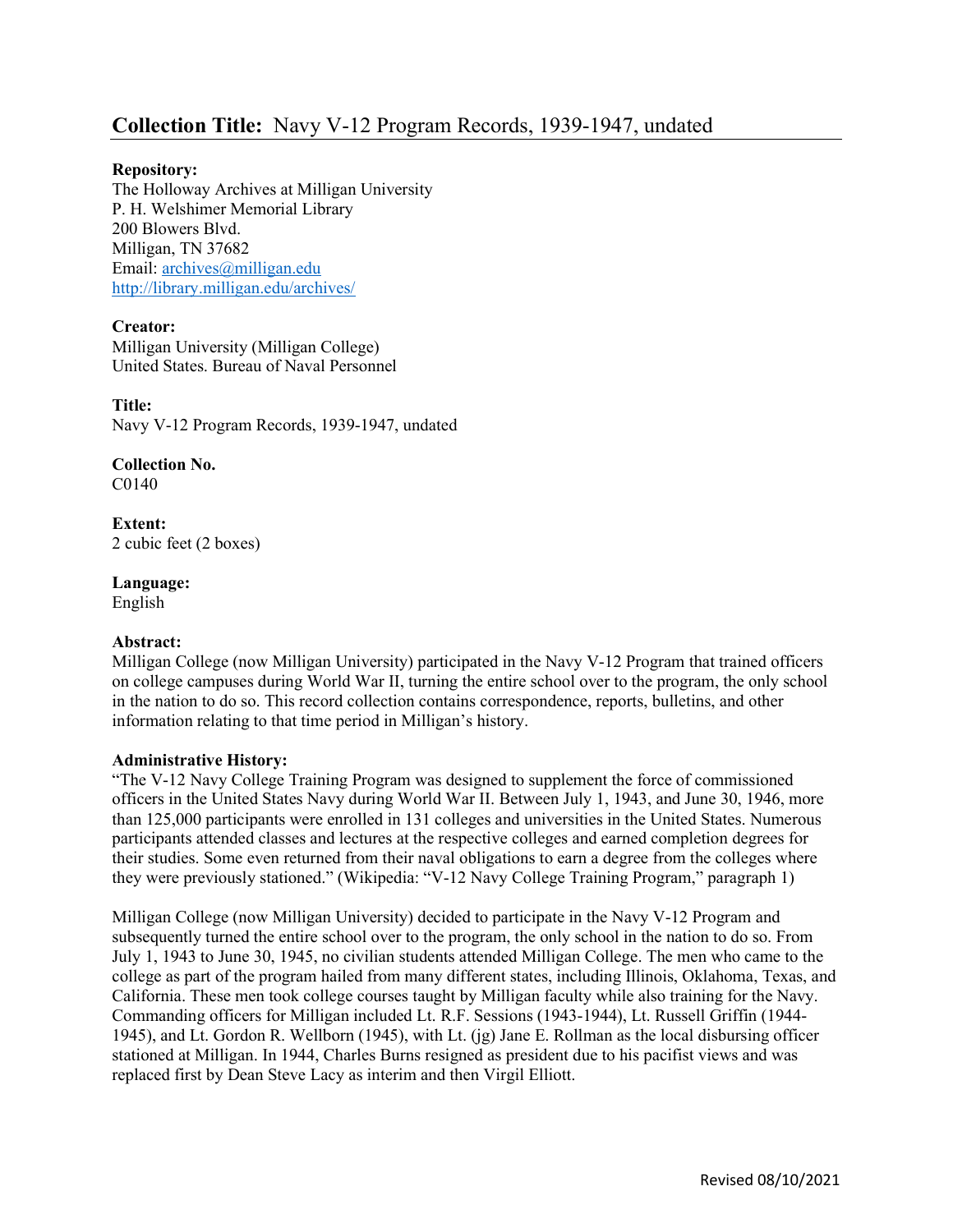When not studying or doing military exercises, the V-12 men found a wide variety of activities for entertainment. Because dancing was not allowed on the college campus, the V-12 men attended dances in Johnson City instead. They also formed their own newspaper, The Masthead, and participated in athletic activities. The basketball team, which included several all-state high school basketball players, beat both Duke University and University of North Carolina on successive nights.

Milligan College re-opened to civilian students in the fall of 1945. Although the school was in need of thousands of dollars of repairs, not to mention rebuilding the student and faculty population, Milligan College continued to thrive after the war. In later years, V-12 alumni reunions gathered at the college to reminisce about their days when Milligan was part of the Navy.

## Arrangement:

The collection appears to have come from file cabinets and was originally arranged in alphabetical order by folder title. Several people have worked on arranging the files into series and subseries as listed below. Most folder titles were kept intact, although some folders were rearranged or renamed. All series and subseries are arranged in alphabetical order.

### I. Series: Armed Forces (General), 1939-1944

#### II. Series: Bulletins, 1942-1945

## III. Series: Correspondence, 1941-1945

## IV. Series: Navy V-12 Program, 1940-1947, undated

- 1. Subseries: Academic, 1942-1945, undated
- 2. Subseries: Administration, 1940-1947, undated
- 3. Subseries: Athletics and Social Activities, 1943-1945, undated

### V. Series: Reports and Lists, 1943-1946, undated

- 1. Subseries: Academic and Military, 1943-1945, undated RESTRICTED
- 2. Subseries: Financial, 1943-1946, undated
- 3. Subseries: Health, 1944-1945
- 4. Subseries: Property, 1944-1945

### Scope and Content Note:

The records of the Navy V-12 program at Milligan are arranged into five series: Armed Forces (General), Bulletins, Correspondence, Navy V-12 Program, and Reports and Lists. The Navy V-12 Program series is further divided into three subseries: Academic, Administration, and Athletics and Social Activities. The Reports and Lists series is further divided into four subseries: Academic and Military, Financial, Health, and Property.

The Armed Forces (General) series spans 1939 to 1944 and contains information that is related to the armed forces and World War II but is not directly Navy V-12 program-related.

The Bulletins series spans 1942 to 1945 and contains bulletins from the Navy Department regarding the V-1 and V-12 programs.

The Correspondence series spans 1941 to 1945 and contains correspondence related to the time period of the Navy V-12 program at Milligan.

The Navy V-12 Program series spans 1940 to 1947 and contains undated material. It is further divided into the Academic subseries, which spans 1942 to 1945 and contains undated material. This subseries contains academic information from the Navy V-12 program at Milligan. The Administration subseries spans 1940 to 1947 and contains undated material. This subseries contains material for administration of the program. The Athletics and Social Activities subseries spans 1943 to 1945 and contains undated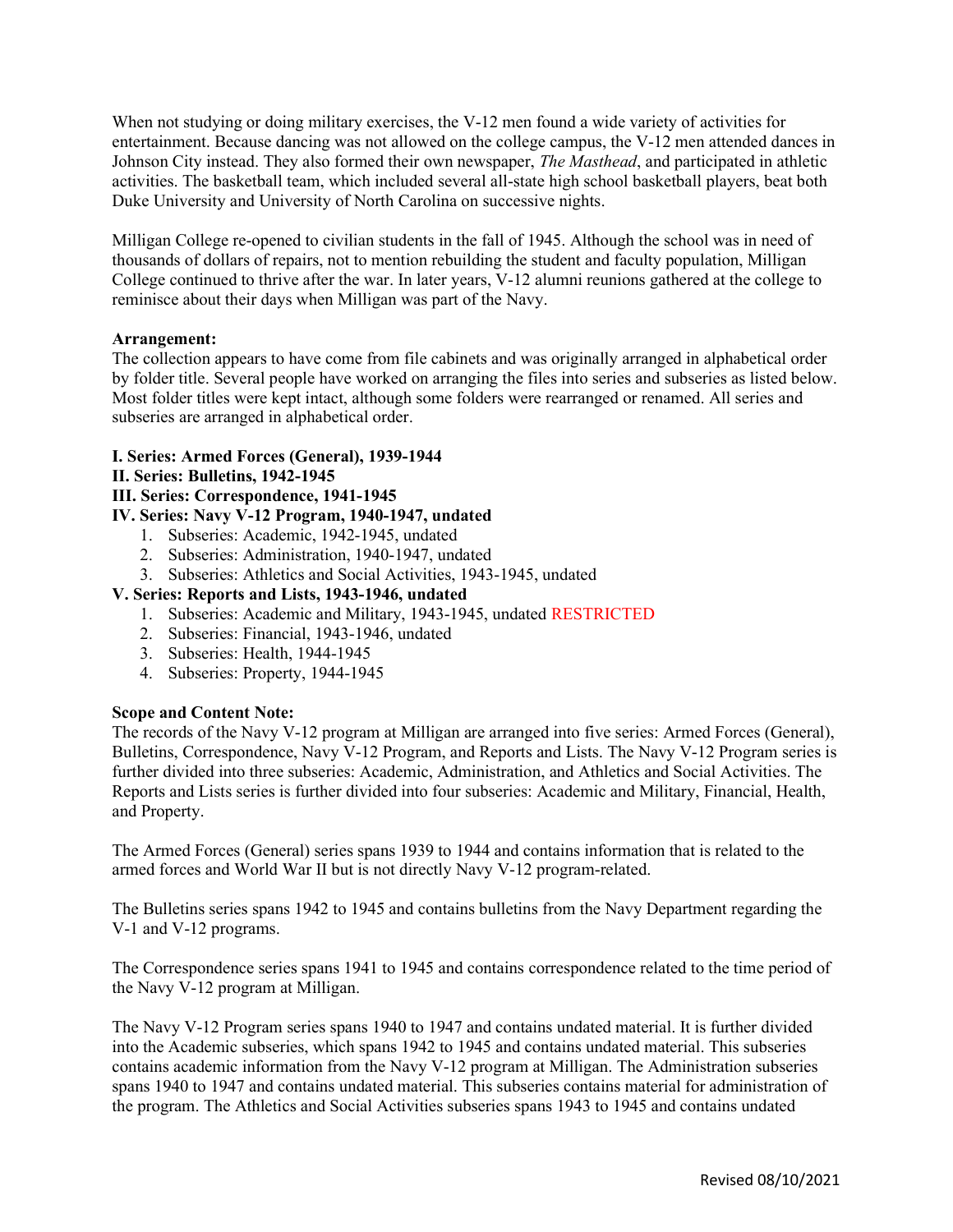material. This subseries contains information on the athletics programs during the Navy V-12 program as well as information about social activities for the Navy V-12 students.

The Reports and Lists series spans 1943 to 1946 and contains undated material. The Academic and Military subseries spans 1943 to 1945 and contains undated material. This subseries contains items such as class lists and demerit lists. The Financial subseries spans 1943 to 1946 and contains undated material. This subseries contains financial information, including reports, purchase order information, and contracts. The Health subseries spans 1944 t5o 1945 and contains information relating to both personal health records and overall campus sanitation and food rationing. The Property subseries spans 1944 to 1945 and contains property reports.

#### Administrative Information Acquisition Information Accession 1986-001

Note: There was no accession year available when this collection was processed, therefore the year when processing started is used for the accession record.

### Access Restrictions:

Collection is open for research.

Some folders are restricted at this time due to personal information contained within those folders. The Academic and Military subseries is restricted as a whole. These restricted items are marked in red.

The archivist reserves the right to determine on a case-by-case basis if certain folders within the collection that have been requested for viewing cannot be made available due to various restriction compliance, including but not limited to student information, private personal information, and organizational information of a restricted nature.

## Preferred Citation

[Item], Navy V-12 Program Records, Collection C0140, The Holloway Archives at Milligan University, Milligan, TN.

#### Processing Information

Processed by: Lisa Brown, Katherine Banks, Katherine Santa Ana, Brianna Snyder Completed in 2021.

#### Folder List

# Box 1 I. Series: Armed Forces (General), 1939-1944 Application for Appointment as Aviation Cadet, 1942 Armed Forces Enlisted Reserve (Inductees), 1942-1943 Army Air Force, 1942 Army Fourth Service Command Documents, 1943 Court Martial Orders, 1944 RESTRICTED Enlisted Reserve Corps, 1942 Enlisted Reserves Corps Material (Army) Quotas and Enrollees, 1942 Enlistment Information, 1942 Factual Pamphlets, Joint Programs, 1942 Joint Army-Navy-Marine Corps-Coast Guard Procurement Committee, 1942 National Defense – American Council on Education, 1940-1943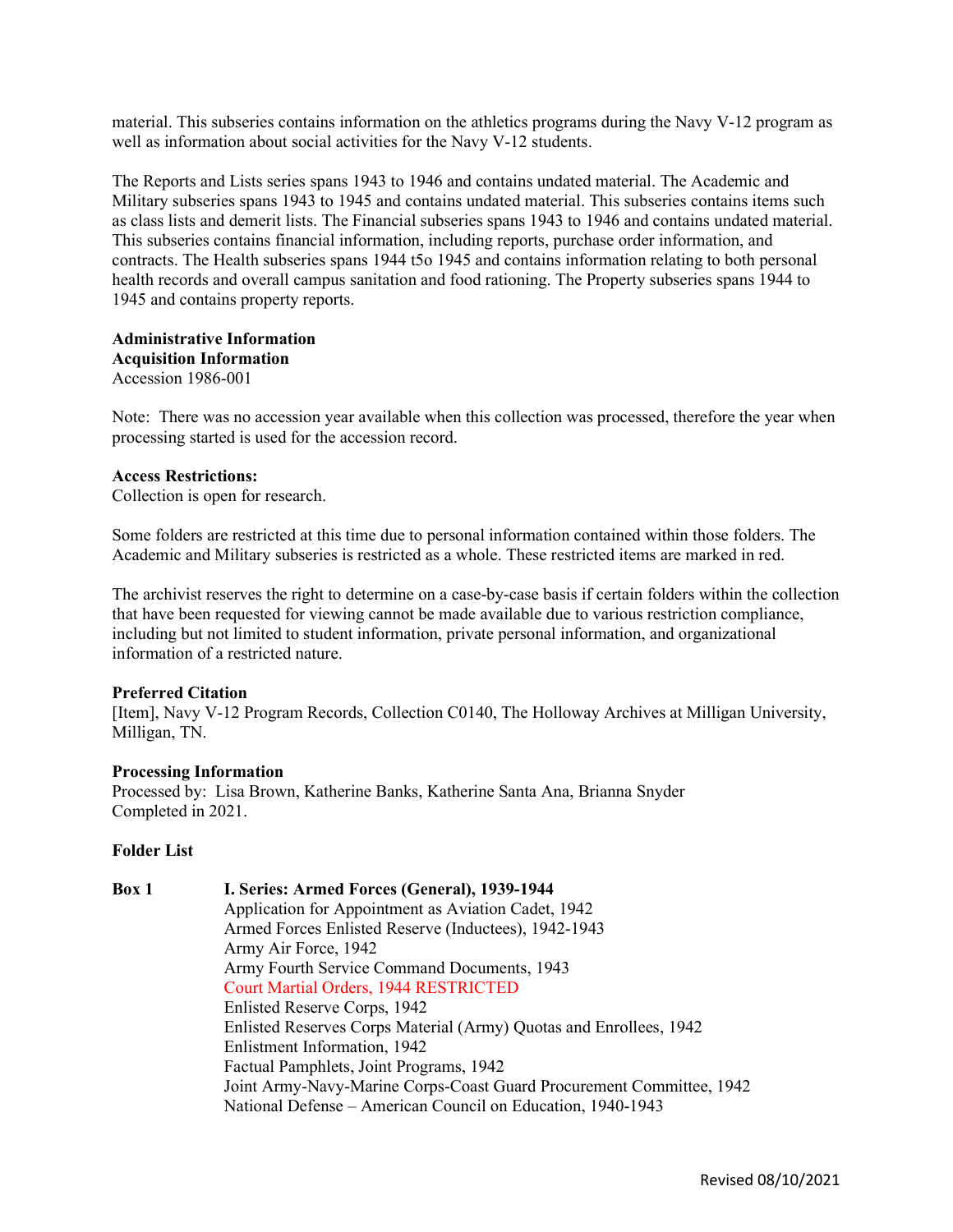National Defense – American Council on Education, 1943-1944 National Defense – Federal Security Agency US Office of Education, 1940-1943 National Defense – Selective Service State and National Headquarters, 1940-1943 National Defense – US Office of Education Federal Security Agency Bulletins, 1939-1941 Testing Information (Qualifying), 1943 War Service Opportunities, 1942

#### II. Series: Bulletins, 1942-1945

Navy V-1 Bulletins, 1942 Navy V-12 Bulletins, 1943 Navy V-12 Bulletins, 1943 Navy V-12 Bulletins, 1944-1945

#### III. Series: Correspondence, 1941-1945

 Athletics, Basketball Correspondence by Mr. Wellborn, 1944-1945 Business Correspondence, 1943-1945 Correspondence, 1942-1943 Correspondence, 1942-1945 Correspondence, 1945 Correspondence 1A, 1943-1944 Correspondence 2B, 1943-1944 Correspondence 3C, 1943-1944 Correspondence 4D, 1943-1944 Correspondence 5E, 1943-1944 Correspondence 6F, 1943-1944 Correspondence 7G, 1943-1944 Correspondence 8H, 1943-1944 Correspondence 10J, 1943-1944 Correspondence 11K, 1943-1944 Correspondence 12L, 1943-1944 Correspondence 13M (including Mc), 1943-1944 Correspondence 14N, 1943-1944 Correspondence 15O, 1943-1944 Correspondence 16P, 1943-1944 Correspondence 18R, 1943-1944 Correspondence 19S, 1943-1944 Correspondence 20T, 1943-1944 Correspondence 21U, 1943-1944 Correspondence 22V, 1943-1944 Correspondence 23W, 1943-1944 Correspondence X and Y, 1943-1944 Correspondence Concerning Nonacademic Affairs, 1943-1944 Correspondence Navy V-12, 1943 Correspondence to and from Dean Steve Lacey, 1941-1943 Folder 4a Correspondence, 1943-1944 Folder 5 President Elliott Correspondence, 1945 Personal Correspondence with Reference to V-12, 1944-1945 Press Releases, 1943-1944 Private Correspondence, 1944-1945

#### Box 2 IV. Series: Navy V-12 Program, 1940-1947, undated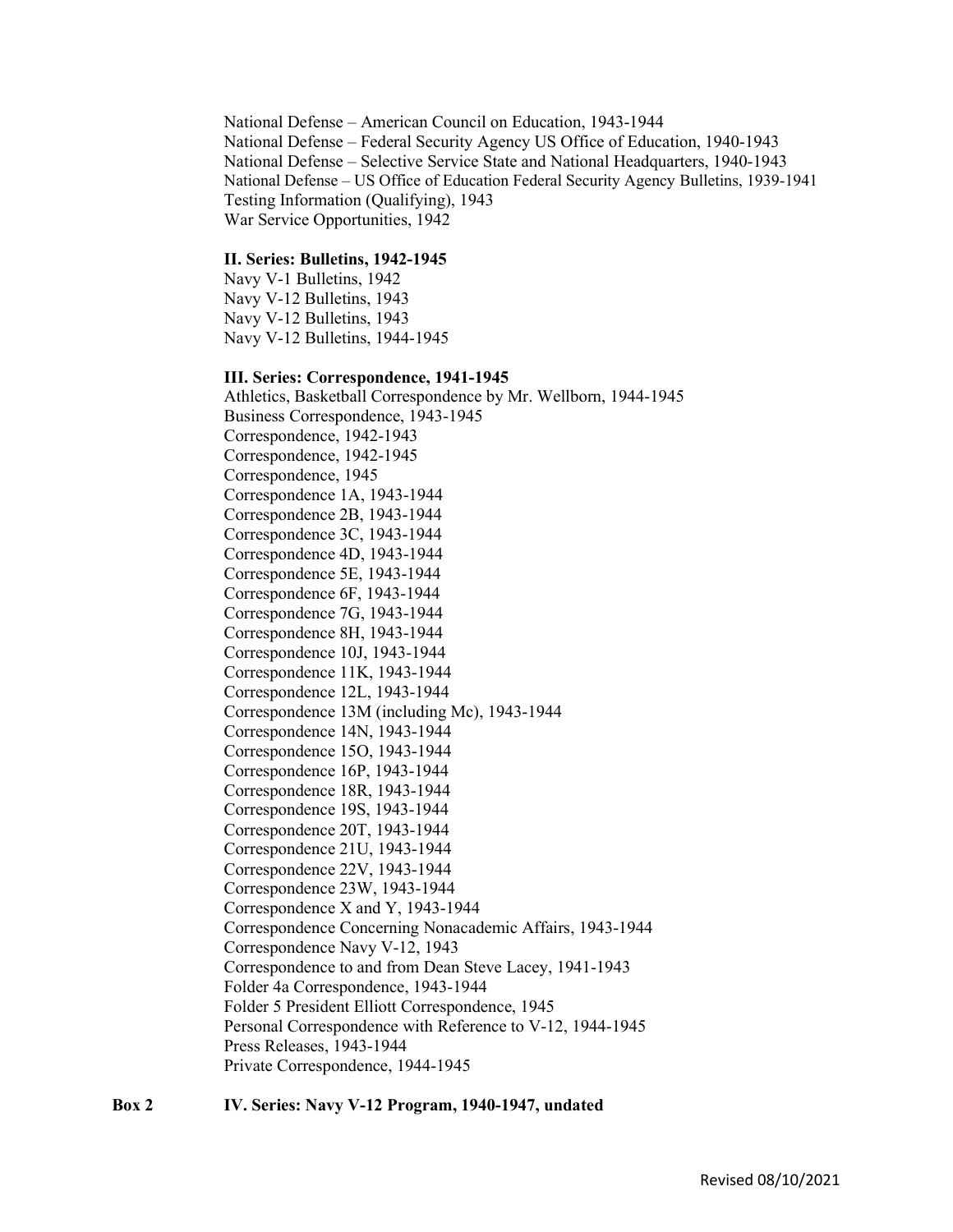## 1. Subseries: Academic, 1942-1945, undated

Academic Papers, 1944, undated Academic Papers (Test Scores and Unsatisfactory Work Notice), 1943 RESTRICTED Examination Information, 1942-1943, undated Navy 14 Academic Problems Regarding Individual Trainees, 1943-1944 RESTRICTED Navy 14 Films, etc., 1943-1944 Navy – Letters of Separation, 1944-1945 RESTRICTED Navy V-12 Curricula Schedules, 1943 Syllabi Copy, undated

#### 2. Subseries: Administration, 1940-1947, undated

Addresses Necessary for War Program, undated Administration Question and Answers for Colleges, undated Administrative Information, 1943-1944, undated Administrative Papers, 1943-1944, undated Applicant's Physical Questionnaire, undated Closing of Milligan Civilian Program, 1943 Conversion from Navy to Civilian, 1942-1947 Faculty, 1944-1945 Information and Instructions Regarding Navy College Training Program, 1943 Milligan College Job Order, 1945 National Roster, 1942 Naval Reserves V-5, 1942, undated Naval Resources –V(S) & –V(P), 1942, undated 50 Navy (Contract With), 1943-1946, undated Navy 50 Regarding Individual Trainees, 1940-1945 Navy V-1 General Information, 1942, undated Room Dimensions, undated Training Program Regulations, 1943 Where Students Were Stationed, undated

### 3. Subseries: Athletics and Social Activities, 1943-1945, undated Navy Athletics 14, 1943-1944, undated Navy Athletics, 1944-1945 Social Activities (Dances), 1944-1945

#### V. Series: Reports and Lists, 1943-1946, undated

1. Subseries: Academic and Military, 1943-1945, undated RESTRICTED Class Lists, 1943-1944, undated RESTRICTED Demerits Terms I & II, 1943-1944 RESTRICTED Item Reports, undated RESTRICTED Navy 14 Assigned Demerits for Absences, etc., 1944 RESTRICTED Navy 14 Original Absence and Tardy Report, 1944 RESTRICTED Navy 50 (Original Absence and Tardy Reports), 1944-1945 RESTRICTED Navy (Assigned Demerits), 1944-1945 RESTRICTED

# 2. Subseries: Financial, 1943-1946, undated

Commissioning, 1943-1944, undated Cost Report V-12, First Term, Fiscal Year Ending 30 June 1944, 1943-1944 Cost Report V-12, Second Term, Fiscal Year Ending 30 June 1944, 1943-1944 Cost Report V-12, Third Term, 1943-1944